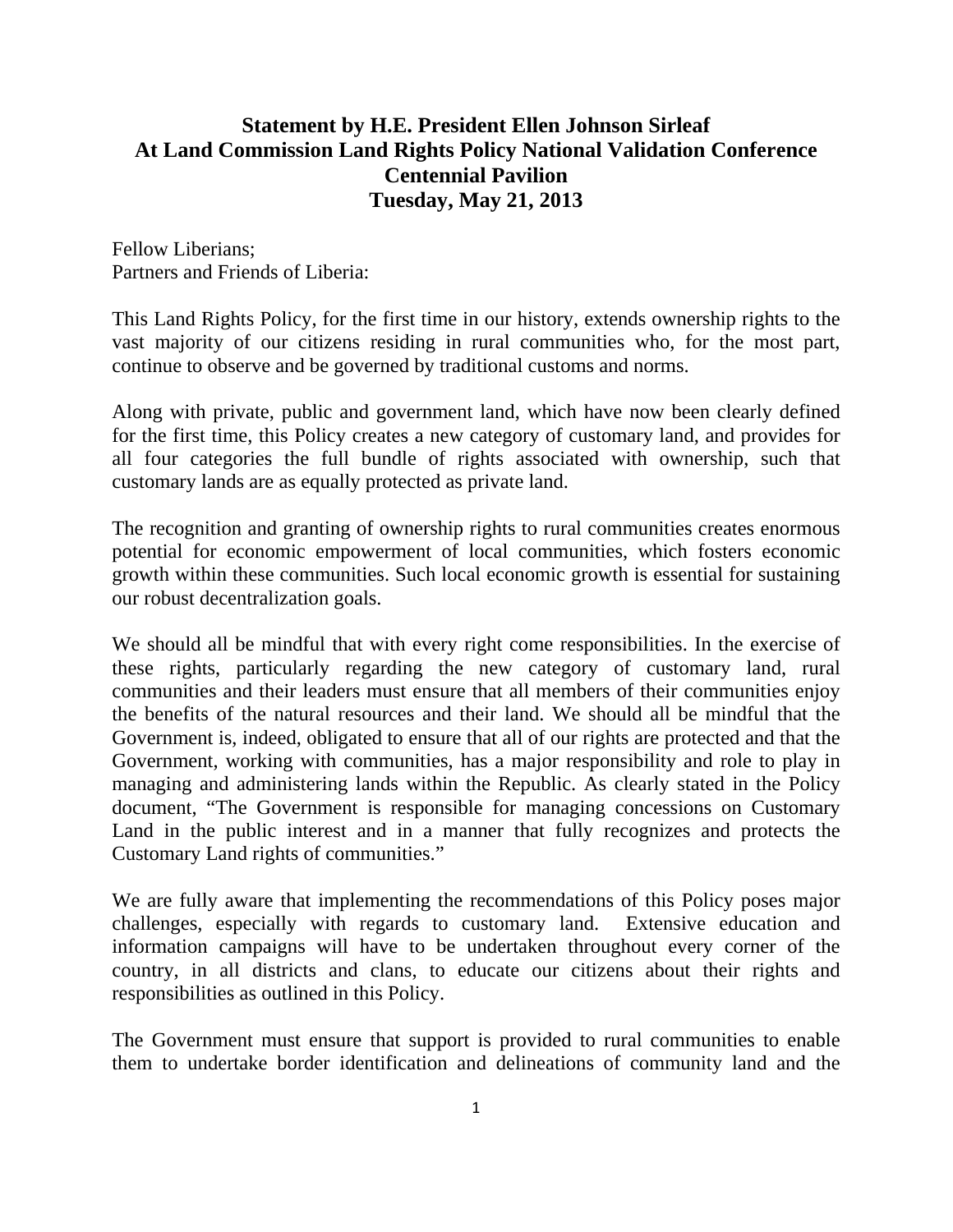preparation of deeds. This right goes beyond just the Policy. It now means that those granted the rights will get a legal document – their deeds – so their rights are fully protected. Support must also be provided to assist communities establish legal entities for managing community land and to strengthen their governance arrangements to make them fully responsible and accountable.

While addressing inequities of the past, this Policy provides a clear vision of where Liberians want to go with their land sector. As such, none of the principles or recommendations will be applied retroactively to change prior actions of Government.

The implementation of this Policy will require the repeal and revision of some existing laws, the restructuring of some existing institutions and the creation of new institutions.

By clearly defining the various categories of land and accompanying rights and responsibilities, the Policy will assist in the development of appropriate legal mechanisms and procedures for the resolution of the numerous contentious land disputes.

Finally, we are extremely proud that this Policy is Liberian owned and driven, and that it has involved broader participation from all sectors of our society. As we look forward to its implementation, we will strive to ensure that this Liberian ownership is fully maintained.

While committing the full support of our Government in implementing this Policy, we will continue to seek the support of our international partners who have worked so well with us to make this happen. We wish to register our thanks and appreciation to all of them – all of our partners who have provided financial, technical and material support to enable the Commission to undertake this exercise, as well as to support the overall activities of the Commission.

I also want to thank you, the citizens of Liberia, for your enthusiasm, for your participation, for your involvement, and for your endorsement of this process.

Let me turn to the Land Commission and say, as the Commission Head, Dr. Brandy, said, the real work is just beginning. A policy only sets the desire, the objectives, the pace. It's the implementation of that policy that will make the difference in the rights and the lives of the people.

Besides the Community Land Rights, which to a large extent support long delayed rights and equity of our rural dwellers, you'll have to deal with urban land. We also have to tackle this long-standing issue of large acres of land being held by a few people. We also have to ensure that the rightful owners also have the rights to the land to which they are legally and lawfully entitled.